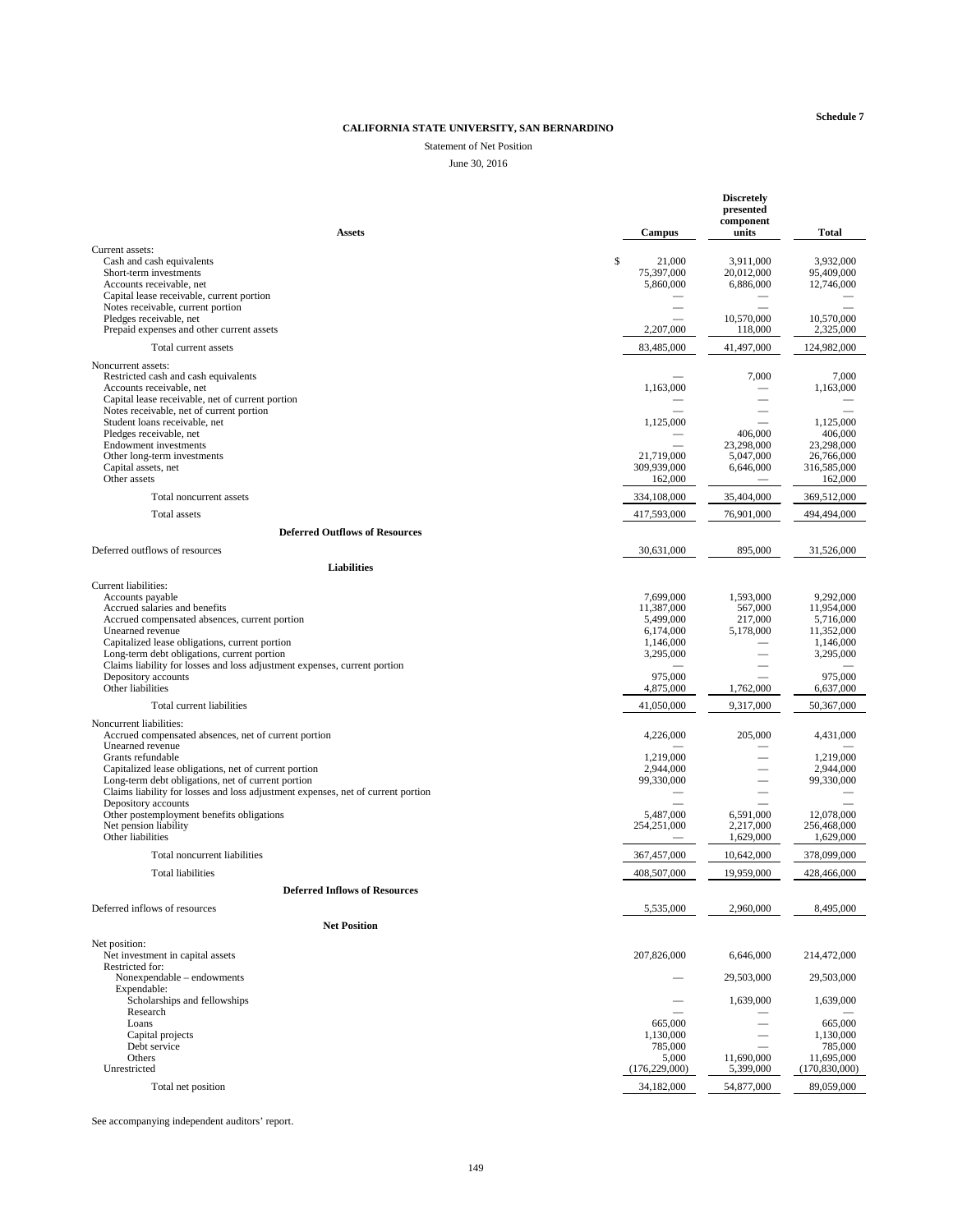# CALIFORNIA STATE UNIVERSITY, SAN BERNARDINO

# Statement of Revenue, Expenses, and Changes in Net Position

Year ended June 30, 2016

|                                                                                               | <b>Campus</b>             | <b>Discretely</b><br>presented<br>component<br>units | <b>Eliminations</b> | <b>Total</b>              |
|-----------------------------------------------------------------------------------------------|---------------------------|------------------------------------------------------|---------------------|---------------------------|
| Revenue:                                                                                      |                           |                                                      |                     |                           |
| Operating revenue:<br>Student tuition and fees (net of scholarship allowances                 |                           |                                                      |                     |                           |
| of \$79,481,000)<br>Grants and contracts, noncapital:                                         | \$<br>67,461,000          | 1,750,000                                            |                     | 69,211,000                |
| Federal<br><b>State</b>                                                                       |                           | 17,029,000<br>8,105,000                              |                     | 17,029,000<br>8,105,000   |
| Local<br>Nongovernmental<br>Sales and services of educational activities                      | 102,000                   | 256,000                                              |                     | 256,000<br>102,000        |
| Sales and services of auxiliary enterprises (net of<br>scholarship allowances of \$5,612,000) | 11,155,000                | 5,277,000                                            |                     | 16,432,000                |
| Other operating revenue                                                                       | 8,042,000                 | 2,748,000                                            |                     | 10,790,000                |
| Total operating revenue                                                                       | 86,760,000                | 35,165,000                                           |                     | 121,925,000               |
| Expenses:<br>Operating expenses:<br>Instruction                                               |                           |                                                      |                     | 95,175,000                |
| Research                                                                                      | 94,243,000<br>1,094,000   | 932,000<br>11,204,000                                |                     | 12,298,000                |
| Public service                                                                                | 1,220,000                 | 4,752,000                                            |                     | 5,972,000                 |
| Academic support                                                                              | 22,950,000                | 210,000                                              |                     | 23,160,000                |
| Student services                                                                              | 26,288,000                | 12,938,000                                           |                     | 39,226,000                |
| Institutional support                                                                         | 39,199,000                | 4,667,000                                            |                     | 43,866,000                |
| Operation and maintenance of plant<br>Student grants and scholarships                         | 21,432,000<br>40,770,000  | 1,347,000                                            | (956,000)           | 21,432,000<br>41,161,000  |
| Auxiliary enterprise expenses                                                                 | 11,536,000                | 2,449,000                                            |                     | 13,985,000                |
| Depreciation and amortization                                                                 | 18,774,000                | 505,000                                              |                     | 19,279,000                |
| Total operating expenses                                                                      | 277,506,000               | 39,004,000                                           | (956,000)           | 315,554,000               |
| Operating income (loss)                                                                       | (190, 746, 000)           | (3,839,000)                                          | 956,000             | (193, 629, 000)           |
| Nonoperating revenue (expenses):                                                              |                           |                                                      |                     |                           |
| State appropriations, noncapital                                                              | 96,735,000                |                                                      |                     | 96,735,000                |
| Federal financial aid grants, noncapital                                                      | 53,838,000                |                                                      |                     | 53,838,000                |
| State financial aid grants, noncapital<br>Local financial aid grants, noncapital              | 33,976,000                |                                                      |                     | 33,976,000                |
| Nongovernmental and other financial aid grants, noncapital                                    | 961,000                   |                                                      | (956,000)           | 5,000                     |
| Other federal nonoperating grants, noncapital                                                 | 87,000                    |                                                      |                     | 87,000                    |
| Gifts, noncapital                                                                             | 3,000                     | 3,481,000                                            |                     | 3,484,000                 |
| Investment income (loss), net                                                                 | 1,163,000                 | (536,000)                                            |                     | 627,000                   |
| Endowment income (loss)                                                                       |                           |                                                      |                     |                           |
| Interest expense<br>Other nonoperating revenue (expenses)                                     | (4,055,000)<br>10,680,000 | (580,000)                                            |                     | (4,055,000)<br>10,100,000 |
| Net nonoperating revenue (expenses)                                                           | 193,388,000               | 2,365,000                                            | (956,000)           | 194,797,000               |
| Income (loss) before other revenue (expenses)                                                 | 2,642,000                 | (1,474,000)                                          |                     | 1,168,000                 |
| State appropriations, capital                                                                 | 1,200,000                 |                                                      |                     | 1,200,000                 |
| Grants and gifts, capital<br>Additions (reductions) to permanent endowments                   | 200,000                   | 9,846,000                                            |                     | 200,000<br>9,846,000      |
| Increase (decrease) in net position                                                           | 4,042,000                 | 8,372,000                                            |                     | 12,414,000                |
| Net position:<br>Net position at beginning of year                                            | 30,140,000                | 46,505,000                                           |                     | 76,645,000                |
| Net position at end of year                                                                   | 34,182,000                | 54,877,000                                           |                     | 89,059,000                |
|                                                                                               |                           |                                                      |                     |                           |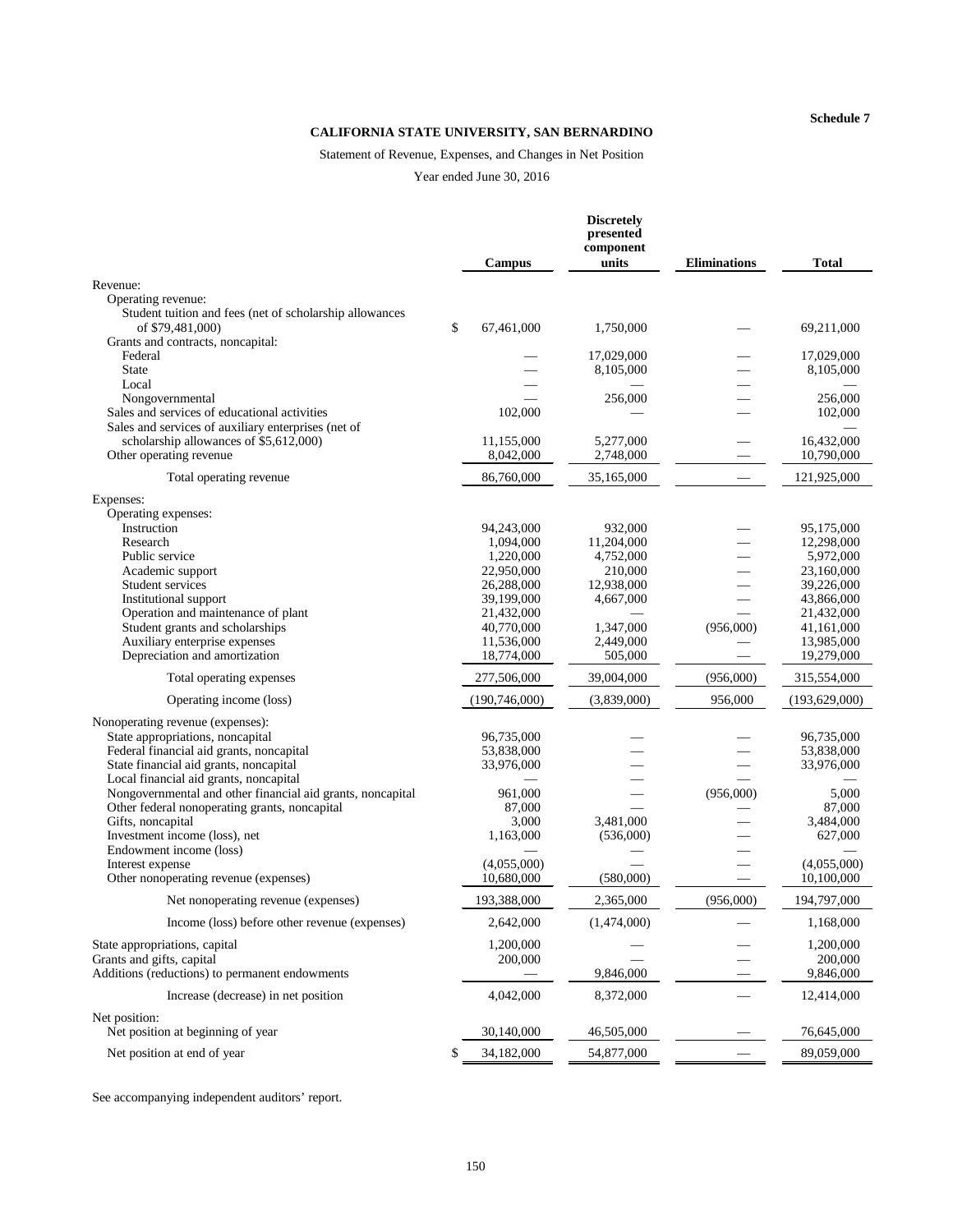# CALIFORNIA STATE UNIVERSITY, SAN BERNARDINO

#### **Statement of Cash Flows**

Year ended June 30, 2016

|                                                                                 | <b>Campus</b>    |
|---------------------------------------------------------------------------------|------------------|
| Cash flows from operating activities:<br>Student tuition and fees               | \$<br>67,403,000 |
| Federal grants and contracts                                                    |                  |
| State grants and contracts                                                      |                  |
| Local grants and contracts                                                      |                  |
| Nongovernmental grants and contracts                                            |                  |
| Payments to suppliers                                                           | (42,729,000)     |
| Payments to employees                                                           | (176,009,000)    |
| Payments to students                                                            | (39,192,000)     |
| Collections of student loans                                                    |                  |
| Sales and services of educational activities                                    | 102,000          |
| Sales and services of auxiliary enterprises                                     | 11,420,000       |
| Other receipts                                                                  | 7,432,000        |
| Net cash used in operating activities                                           | (171, 573, 000)  |
| Cash flows from noncapital financing activities:                                |                  |
| State appropriations                                                            | 96,734,000       |
| Federal financial aid grants                                                    | 53,757,000       |
| State financial aid grants                                                      | 33,685,000       |
| Nongovernmental and other financial aid grants                                  | 961,000          |
| Other federal nonoperating grants                                               | 87,000           |
| Gifts and grants received for other than capital purposes                       | 3,000<br>240,000 |
| Federal loan program receipts<br>Federal loan program disbursements             | (348,000)        |
| Monies received on behalf of others                                             | 136,000          |
| Monies disbursed on behalf of others                                            | (105,000)        |
| Transfers to escrow agent                                                       |                  |
| Proceeds from long-term debt                                                    |                  |
| Principal paid on long-term debt                                                |                  |
| Interest paid on long-term debt                                                 |                  |
| Issuance of notes receivable                                                    |                  |
| Issuance of capital leases receivable                                           |                  |
| Principal collections on capital leases                                         |                  |
| Interest collections on capital leases                                          |                  |
| Principal collections on notes receivable                                       |                  |
| Interest collections on notes receivable                                        |                  |
| Other noncapital financing activities                                           | 10,664,000       |
| Net cash provided by noncapital financing activities                            | 195,814,000      |
| Cash flows from capital and related financing activities:                       |                  |
| Proceeds from capital debt                                                      | 33,257,000       |
| State appropriations                                                            | 163,000          |
| State appropriations - SPWB Lease Revenue Bond program                          |                  |
| Capital grants and gifts                                                        |                  |
| Proceeds from sale of capital assets                                            | 48,000           |
| Acquisition of capital assets                                                   | (9,536,000)      |
| Transfers to escrow agent                                                       | (29,615,000)     |
| Principal paid on capital debt and leases                                       | (4,434,000)      |
| Interest paid on capital debt and leases                                        | (4,278,000)      |
| Principal collection on capital leases<br>Interest collection on capital leases |                  |
| Net cash used in capital and related financing activities                       | (14,395,000)     |
|                                                                                 |                  |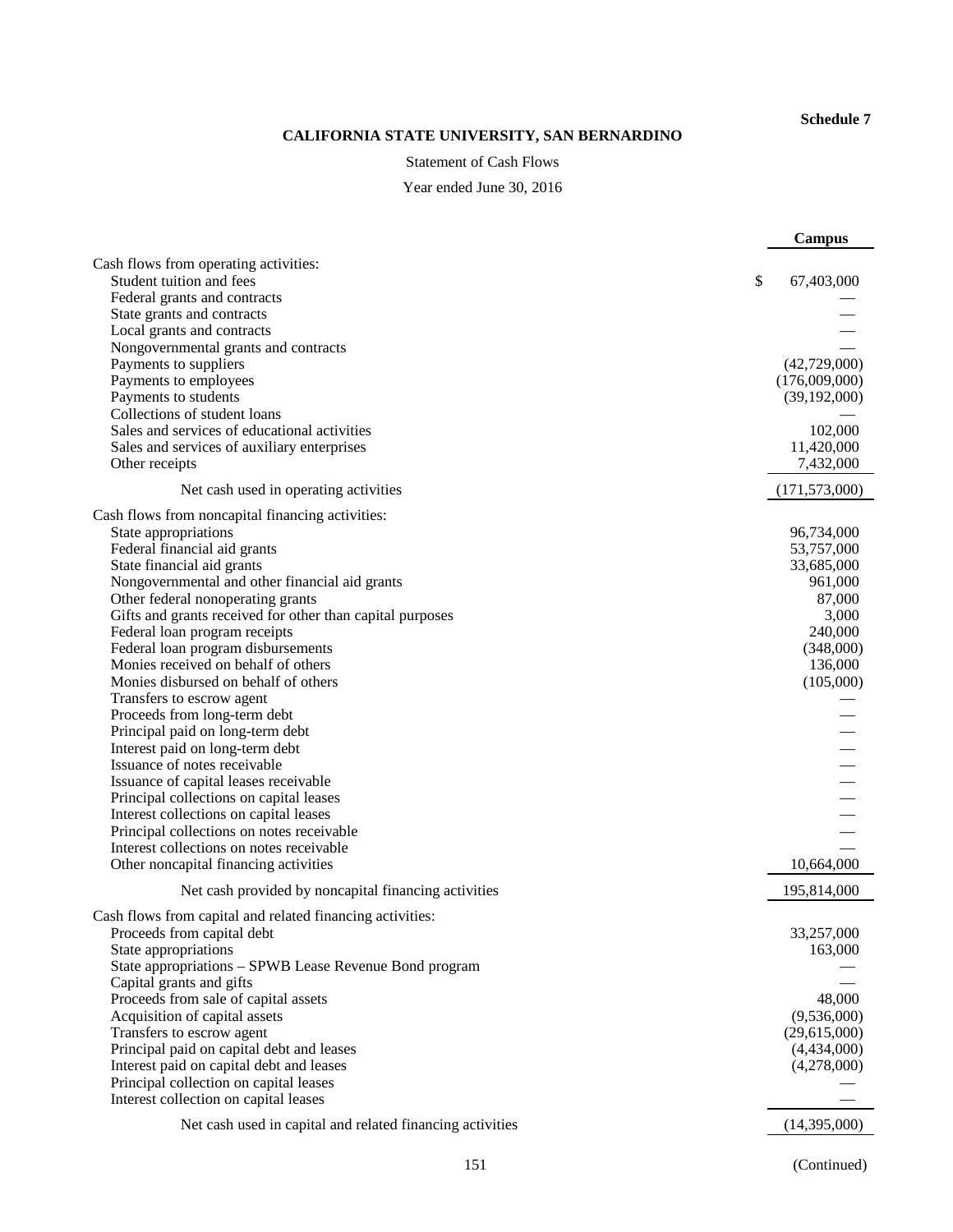# CALIFORNIA STATE UNIVERSITY, SAN BERNARDINO

**Statement of Cash Flows** 

Year ended June 30, 2016

|                                                                                                                                                                                                                                                                                                                                                                                                                                                                                                              | <b>Campus</b>                                                                                                                                                                                                |
|--------------------------------------------------------------------------------------------------------------------------------------------------------------------------------------------------------------------------------------------------------------------------------------------------------------------------------------------------------------------------------------------------------------------------------------------------------------------------------------------------------------|--------------------------------------------------------------------------------------------------------------------------------------------------------------------------------------------------------------|
| Cash flows from investing activities:<br>Proceeds from sales of investments<br>Purchases of investments<br>Investment income proceeds                                                                                                                                                                                                                                                                                                                                                                        | \$<br>342,199,000<br>(352, 914, 000)<br>870,000                                                                                                                                                              |
| Net cash used in investing activities                                                                                                                                                                                                                                                                                                                                                                                                                                                                        | (9,845,000)                                                                                                                                                                                                  |
| Net decrease in cash and cash equivalents                                                                                                                                                                                                                                                                                                                                                                                                                                                                    | 1,000                                                                                                                                                                                                        |
| Cash and cash equivalents at beginning of year                                                                                                                                                                                                                                                                                                                                                                                                                                                               | 20,000                                                                                                                                                                                                       |
| Cash and cash equivalents at end of year                                                                                                                                                                                                                                                                                                                                                                                                                                                                     | \$<br>21,000                                                                                                                                                                                                 |
| Summary of cash and cash equivalents at end of year:<br>Cash and cash equivalents<br>Restricted cash and cash equivalents                                                                                                                                                                                                                                                                                                                                                                                    | \$<br>21,000                                                                                                                                                                                                 |
| Total cash and cash equivalents at end of year                                                                                                                                                                                                                                                                                                                                                                                                                                                               | \$<br>21,000                                                                                                                                                                                                 |
| Reconciliation of operating loss to net cash used in operating activities:<br><b>Operating loss</b><br>Adjustments to reconcile operating income (loss) to net cash used in operating<br>activities:                                                                                                                                                                                                                                                                                                         | \$<br>(190,746,000)                                                                                                                                                                                          |
| Depreciation and amortization<br>Change in assets and liabilities:<br>Accounts receivable, net<br>Student loans receivable, net<br>Prepaid expenses and other current assets<br>Other assets<br>Deferred outflows of resources<br>Accounts payable<br>Accrued salaries and benefits<br>Accrued compensated absences<br>Unearned revenue<br>Other postemployment benefits obligations<br>Net pension liability<br>Other liabilities<br>Deferred inflows of resources<br>Net cash used in operating activities | \$<br>18,774,000<br>(474,000)<br>(42,000)<br>(1,090,000)<br>(71,000)<br>(5,889,000)<br>597,000<br>1,017,000<br>660,000<br>354,000<br>1,307,000<br>39,363,000<br>1,491,000<br>(36,824,000)<br>(171, 573, 000) |
| Supplemental schedules of noncash transactions:<br>Reclassification of long-term debt to capitalized lease obligations<br>Change in accrued capital asset purchases<br>Amortization of loss on debt refundings<br>Amortization of net bond premium<br>Contributed capital assets<br>Capital assets paid by the Office of the Chancellor                                                                                                                                                                      | \$<br>5,008,000<br>2,497,000<br>935,000<br>786,000<br>200,000<br>15,000                                                                                                                                      |